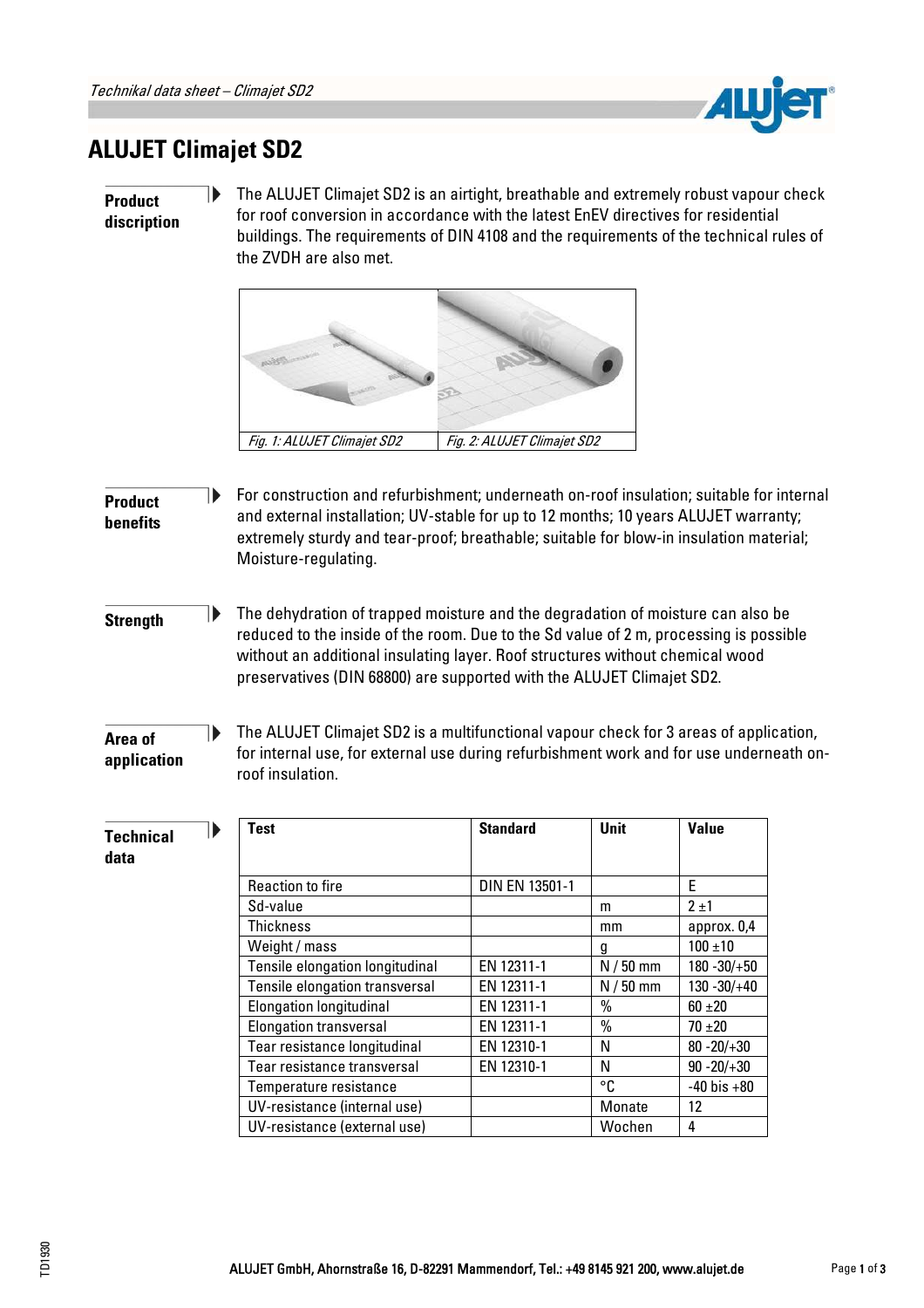

| <b>Specification</b> |
|----------------------|
|                      |

**Width:** Length: Pallet content: Adhesive stripe: 1.500 mm 50 m 32 rolls yes

1.500 mm 50 m 32 rolls no

#### **Processing Internal installation**

The ALUJET Climajet SD2 is laid in strips with the unprinted fleece facing the insulation side, on the "warm" side of the thermal insulation, and stapled to the rafters and fastened with the battens. The vapour seal is laid without producing any tension and without being subjected to tensile or shearing forces. It can be laid either at right angles or parallel to the rafters. The longitudinal overlap must reach up to the printing on the membrane. Lateral overlaps of at least 200 mm must be ensured. Vertical overlaps must always occur at a rafter. Overlaps, penetrations and window joints must be taped air-tight with the ALUJET Difutape or ALUJET Alusan. Joints on existing components must be bonded with ALUJET Dichtjet or ALUJET Allfixx. When using mat and panel type insulation materials, tensile stresses on the adhesive tape joints are to be expected (e.g. due to the weight of the insulation material). Therefore, additional supporting battens may be necessary on the overlap bond.

## **Installation during external restoration**

The ALUJET Climajet SD2 is laid externally over the rafters, with the unprinted fleece facing the rafters. Overlaps and penetrations must be taped airtight with the ALUJET Difutape. During installation, it must be ensured that longitudinal overlaps must reach up to the printing on the membrane. Lateral overlaps of at least 200 mm must be ensured. Eave joints must be executed using ALUJET Allfixx (eaves beam, wall plate/brickwork), bonded and mechanically fixed into place with a pressure batten. The entire roof structure and the joints must be taken into account for the proper functioning of the vapour seal.

## **Installation under on-roof insulation**

The ALUJET Climajet SD2 is laid parallel to the eaves without producing any tension. The vapour seal is fastened in enclosed areas using staples or clout nails. Penetrations are sealed using the ALUJET Difutape. When using the ALUJET Climajet SD2 without self-adhesive strips, tape the overlaps using the ALUJET Difutape. Joints on rising components (such as chimneys and gable ends) are bonded with ALUJET Allfixx.